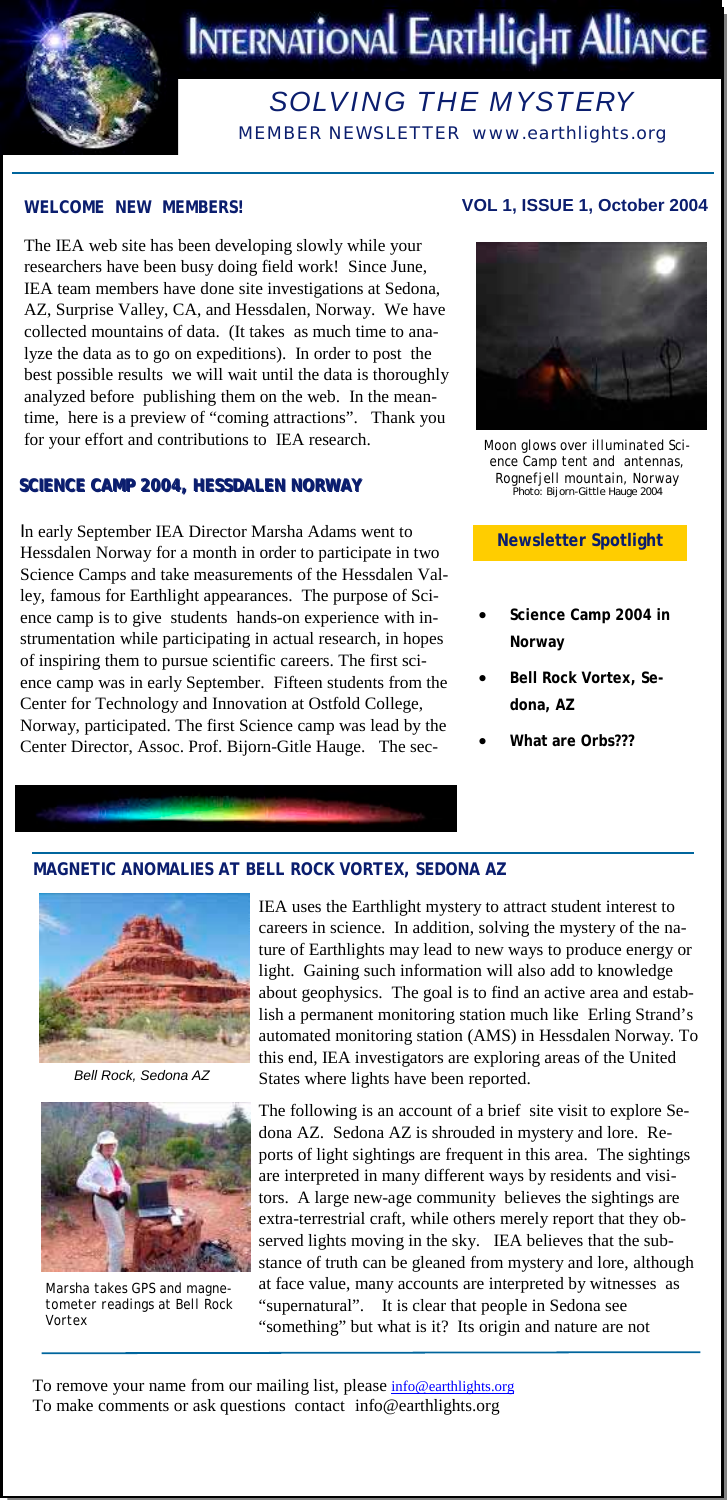#### **SCIENCE CAMP 2004, HESSDALEN NORWAY (Continued from Page 1)**

ond science camp was held at the end of September. About 45 high school students and their teachers participated. It was lead by Asst. Prof. Erling Strand and Assoc. Prof. Bjorn-Gitle Hauge.

During the two weeks between Science Camps Marsha did field studies of the Hessdalen Valley. Special thanks to engineering students Kjetil Hansen and Clas Eek for their help in gathering field data. Also thanks to Kyrre.Stenersen. and Bo Myraas for their assistance setting up equipment and programming. Also thanks to Peder Skougas for his guidance and acting as a local Post office.

Additionally, Flavio Gori, the European representative for the NASA Inspire project who resides in Italy, participated by email giving valuable advice regarding local magnetic stations, and analysis software for VLF electromagnetic data.

Marsha set up a weather station, magnetometer , and gamma radiation detector near an old school house where everyone stayed. She also drove around the valley at night courtesy of Kjetil, to various points of interest to make additional measurements including VLF radio emissions, and watch for lights. No lights were seen.

However, some anomalous magnetic signals were detected at the school house and nearly simultaneously from a remote location. These signals, which varied in both amplitude and frequency are under study. The old school is near power lines that might contribute to the signals, however there are no power lines for several km from the remote location. In late September a third magnetometer began acquiring data at Erling's hillside automated monitoring station (AMS). Similar signals were seen at the AMS but we do not yet know if they occurred simultaneously with the school house signals. One of our tasks is to compare these data and attempt to identify the source.

During the Science Camps, the students set up camps on two mountains; Finnsahogda and Rognefjell. They carried instruments, cameras, computers, batteries and solar panels to the mountainside. A base station and radio communication center was established at the Hessdalen Valley school house .



*Erling hikes with the magnetometer computer to the hillside monitoring station (AMS)* 



*Marsha shows computerized slide presentation to Science Camp students.* 



*Hi-tech Solar panel on low-tech branches charge batteries on Rognefjell mountain during Science Camp* 



*Magnetic signals at Hessdalen School (under study)*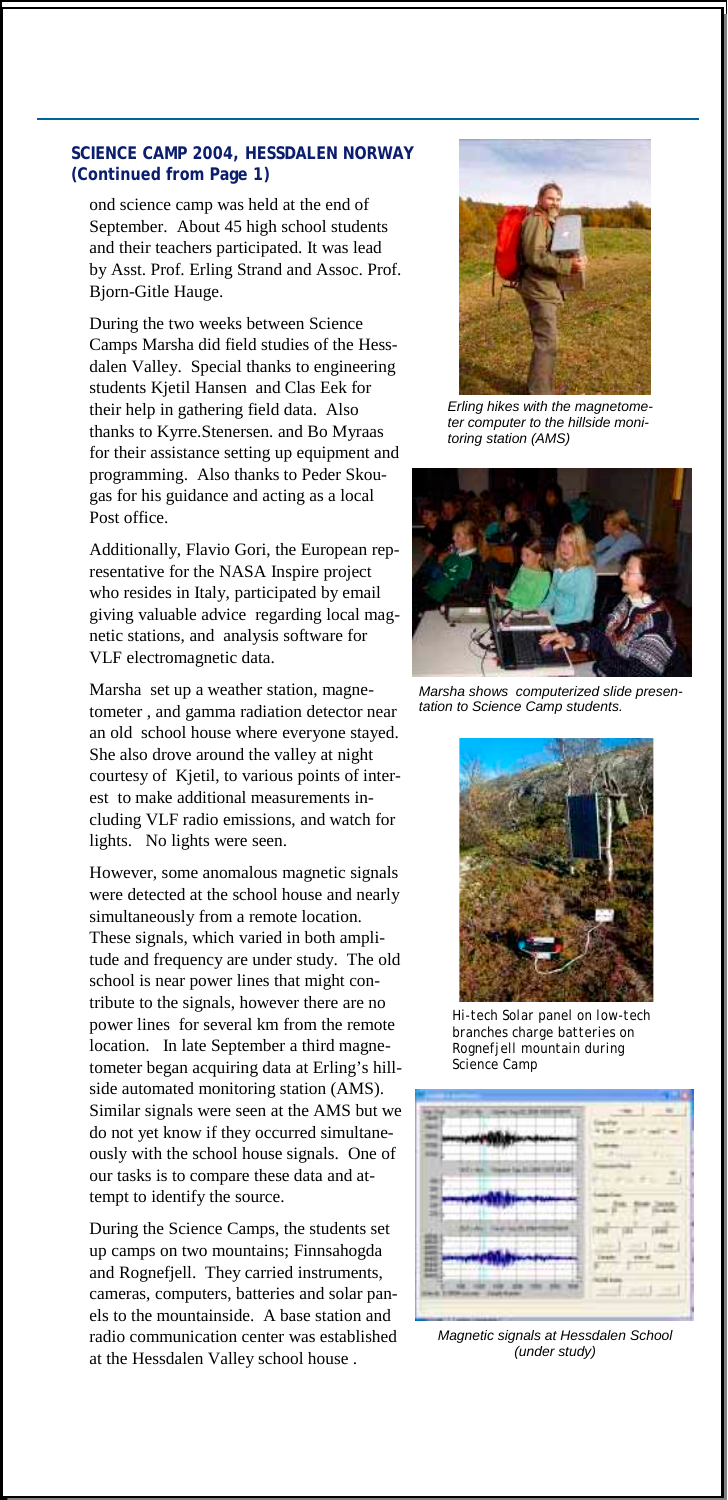#### **WHAT ARE ORBS??? ARE THEY EARTHLIGHTS?**

Orbs are controversial, light colored fuzzy balls with concentric circles, that appear mostly on digital photographs. They usually appear when a flash has been used. Some claim they are "souls" or spirits. Others claim they have photographed an Earthlight.

IEA investigated Orbs. We were able to reproduce them by photographing dust, water sprays, or water droplets with a digital camera using the flash mode. The key is that these particles are so small, the camera focusing mechanism cannot track them. The particles reflect the light from the flash, and the out of focus lens makes the particles appear large and exotic.

The photos taken by shaking a dust cloth, or spraying water into the air in front of the camera lens produced pictures similar to the orbs photographed by others. In addition to dust and water, pollen and insects may also cause orbs. Small airborne particles account for probably 98%+ of orb photos. However, some pictures of rapidly moving colored orbs do not match the control photos we produced. These atypical pictures merit more investigation. We are writing a comprehensive article for the IEA web site, stay tuned. . .

#### **SEDONA, AZ, (Continued from page 1)**

known or understood. In the search for a good study site, without pre-judgment, IEA went to investigate the nature of the lights, to see if Earthlights appear there.

During the few days that Marsha and Erling investigated Sedona and the surrounding area, the lights they observed could be explained as either car headlights on a distant mountain road, house lights on a distant mountain, planes landing at the airport, or car headlights in the valley. Anomalous lights may exist in Sedona, but they are rare enough that these IEA investigators did not observe any lights that suggested truly anomalous ones. It is apparent that some of the lights reported by inexperienced observers, are the same car headlights, house lights and airplanes. The nature of the lights more experience observers have reported remains untested and unknown.

Although no anomalous lights were seen near Sedona, there was an interesting finding at a large outcropping of red rock called Bell Rock. Lights have been reported in the vicinity of Bell Rock. The new-age community claims that several "energy vortices" exist in the Sedona area. (We had difficulty finding definition of the exact nature of a "vortex". While several books have been published giving mostly non-scientific opinions about the nature of a "vortex", none that we found offered a physical explanation or credible measurements.) One of the vortices is claimed to be



*Orbs created by shaking a dust cloth* 



*Orbs created by spraying water.* 



*Near Bradshaw Ranch*